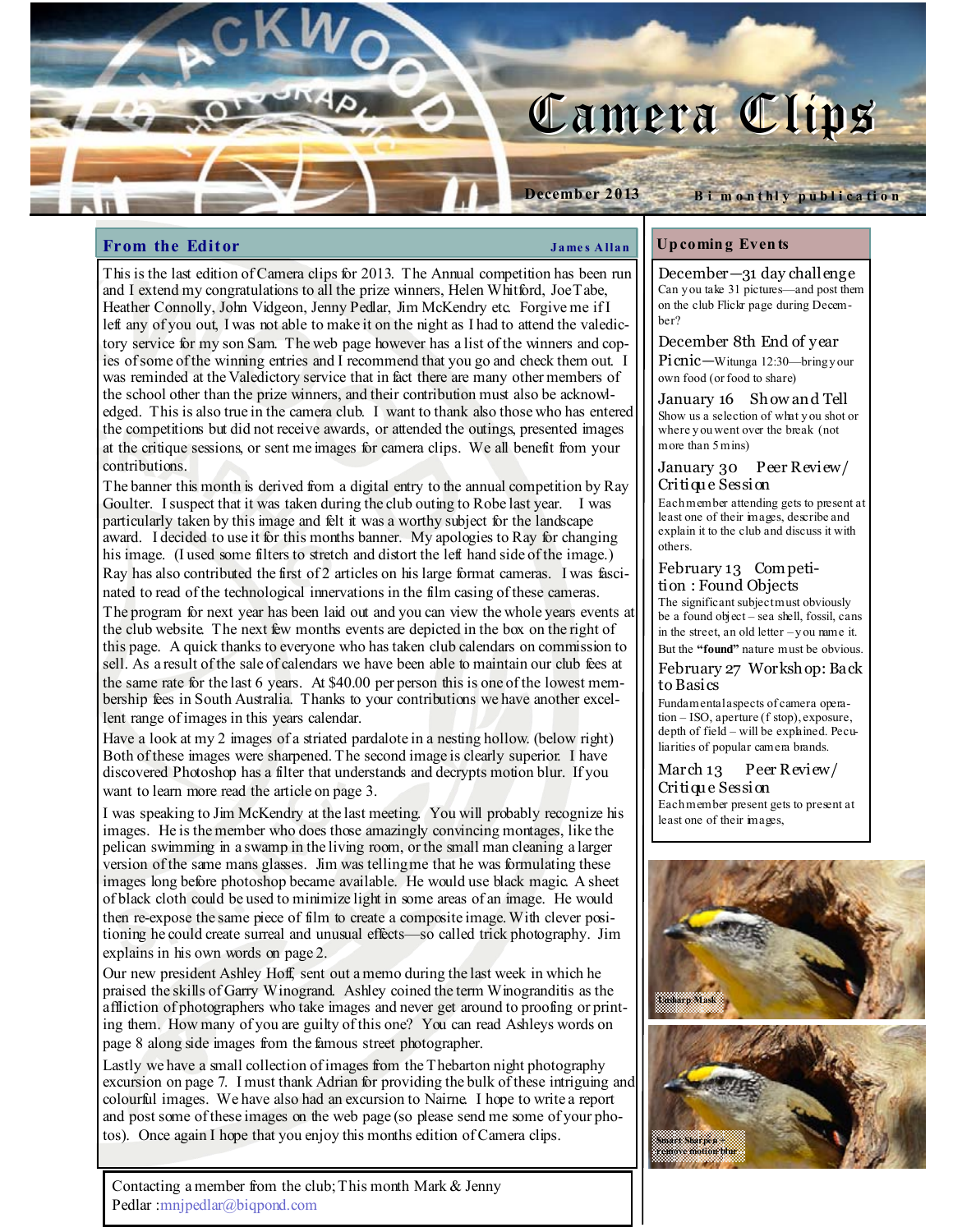# Black Magic Jim McKendry



#### Hi James,

 Many years ago I had a film camera that was capable of taking more than one shot on the same frame. (Double exposure) This was before the time of digital cameras and so Photoshop had not yet come into being.

 Black is the magical colour because it does not reflect light and so nothing is registered on the slide film when taking photos with a black background. By rewinding the shutter without winding the film on each time I took a photo I could pla ce several objects into the same frame.

 The biggest problem was lining up the individual shots in the view finder, as it was necessary to be as accurate as possible. So by lining up with different things in the viewfinder and covering articles with black material that were not to be visible such as the chair that I was sitting on. This made the chair not register on the film and so it looked like I was sitting on the match box. So who needed Photoshop anyway when you've got BLACK MAGIC ?.

Now that we have digita l cameras and Photoshop it has opened up a whole new

world in photography and made black magic so much easer to achieve. I get a lot of enjoyment out off stretching the imagination and doing something different. I certainly hope that you get as much enjoyment looking at the photos that I create as I do creating them.

I have included the photo which I have called " Power Cut ".

Regards Jim.

Jim has a reputation for clever montages and self portraits that stretch the boundaries of reality and make the viewer think.





# Multiple Exposure

In photography , multiple exposure is a technique in which the camera shutter is opened more than once to expose the film multiple times, usually to different images. The resulting image contains the subsequent image/s superimposed over the original. The technique is sometimes used as an artistic visual effect and can be used to create ghostly images or to add people and objects to a scene that were not originally there. It is frequently used in photographic hoaxes.



It is considered easiest to have a manual winding camera for double exposures. On automatic winding cameras, as soon as a picture is taken the film is typically wound to the next frame. Some more advanced automatic winding cameras have the option for multiple exposures but it must be set before making each exposure. Manual winding cameras with a multiple exposure feature can be set to double-expose after making the first exposure.

Since shooting multiple exposures will expose the same frame multiple times, negative exposure compensation must first be set to avoid overexposure. For example, to expose the frame twice with correct exposure, a −1 EV compensation have to be done, and −2 EV for exposing four times. This may not be necessary when photographing a lit subject in two (or more) different positions against a perfectly dark background, as the background area will be essentially unexposed. Medium to low light is ideal for double exposures. A tripod may not be necessary if combining different scenes in one shot. In some conditions, for example, recording the whole progress of a lunar eclipse in multiple exposures, a stable tripod is essential.

More than two exposures can be combined, with care not to overexpose the film.

Source—Wikipedia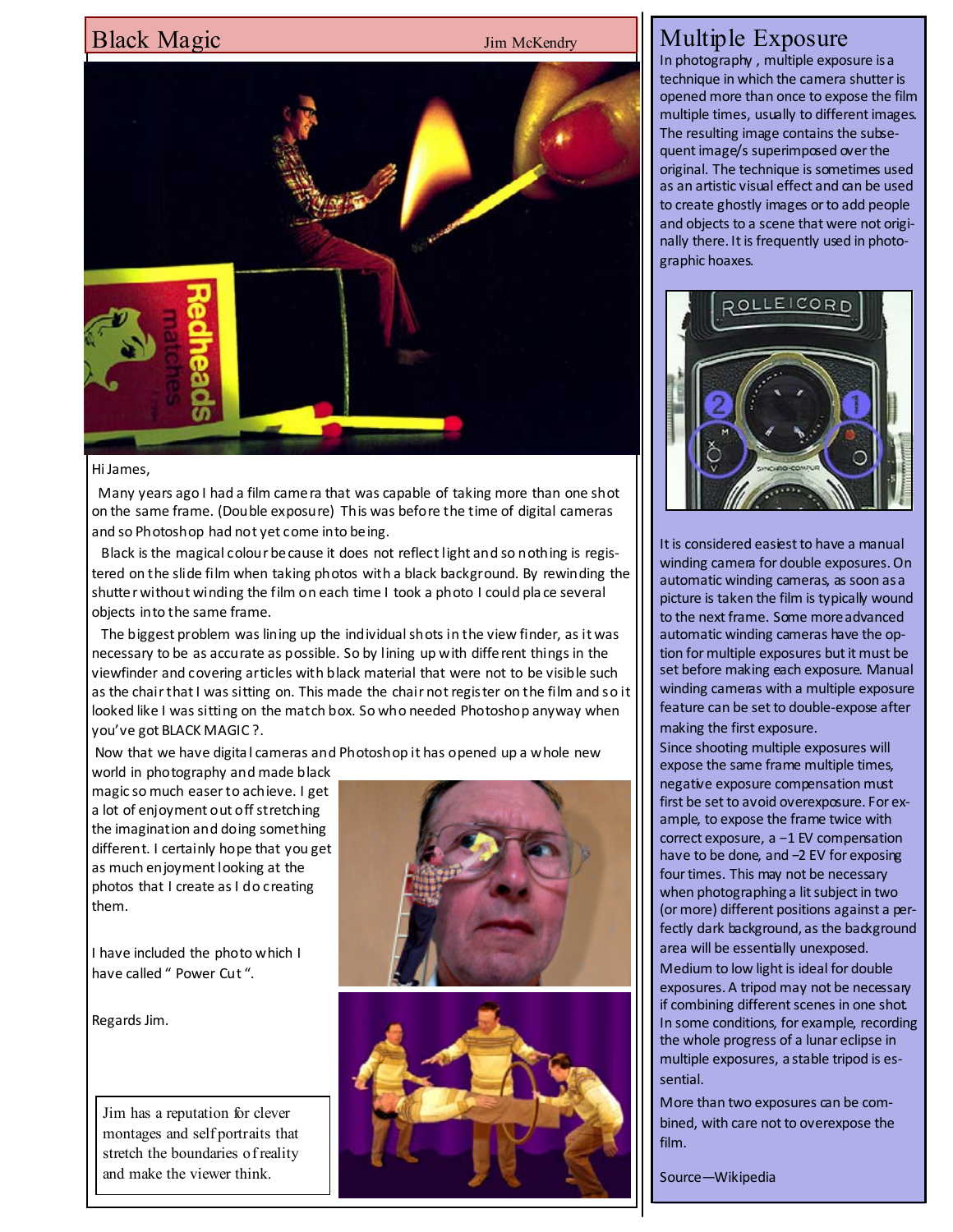## **Correcting Motion Blur** James Allan



A blurred image is a disappointment, especially when it is unintended. I was certainly disappointed when I had a close look at my blacksmith photo after a trip to Sovereign hill in 2012. (Panasonic Lumix) The fellow had given me a fantastic pose and the lighting was beautiful, but the workshop was dark and despite bracing myself and holding my breath, the focus was well, soft. What can you expect with a 1/4 of a second. Perhaps I should have brought my tripod. However I doubt that I would have captured the natural spontaneity of this impromptu portrait.

In photoshop I tried sharpening the image with unsharp mask (100% sharpening at a radius of 6px threshold 6) but got minimal improvement.

Recently I have discovered that photoshop has a tool that will improve motion blur. But isn't all blur the same? Apparently not. Motion blur is strongly linear. It is that attractive blur that you seek when you take photos of water falls or when you pan sports cars. It is unattractive however when your camera moves in your hand with a long telephoto lens or in low light. When I enlarge my image greatly I can see a characteristic ghost artefact around the blacksmiths right ear. The interesting thing about motion blur is that you can reverse the process if you know the direction and the amplitude of the movement.

You may recall that the Hubble space telescope was sending back blurred images. One of the mirrors was misaligned. This was a disaster. Nasa however was able to develop an algorithm to undo the blurring using a few predictions on how the mirror had malfunctioned. The resulting images although not perfect put a lot of the missing detail back.

In this instance I utilised the ruler tool to measure the angle and amplitude of the ghost artefact. I found a bright highlight and placed the two ends of the ruler on corresponding strong and the ghost images. The information dialog told me that the artefact was 5 pixels wide at 37 degrees from horizontal. Next I opened the sharpening tool, Filters>Sharpen> Smart sharpen>remove motion blur. I entered the angle 37 degrees and amplitude 5 pixels into the dialogs and then experimented with the intensity control until I got an image I was happy with. An incredible amount of detail seemed to jump out of the image. The new image was now much more amenable to sharpening with unsharp mask. Perhaps the only drawback was that the filter tended to generate a lot of noise. Also very bright highlights were reinforced. I controlled the production of noise with noise filters (NIK define) and masking. I was very pleased with the improved image (top left).

As I started looking at my pictures I realised that a lot of what I had previously thought was just blurring, was in fact motion blur and amenable to correction with this tool. Particularly long lenses and long shutter speeds. (see page 1) I was amazed at how useful this filter was in rescuing images that I had relegated to the scrap pile (nice but not sharp enough). It can also be used when you are panning to reduce blur in the subject.

If you have photoshop (or similar) I recommend familiarising yourself with the remove motion blur tool. It might just rescue an almost perfect image.

The image was blurred



Unsharp mask did not seem to improve the blurring



Measuring the ghosting around the right ear



Motion blur correction caused a great increase in detail and sharpness.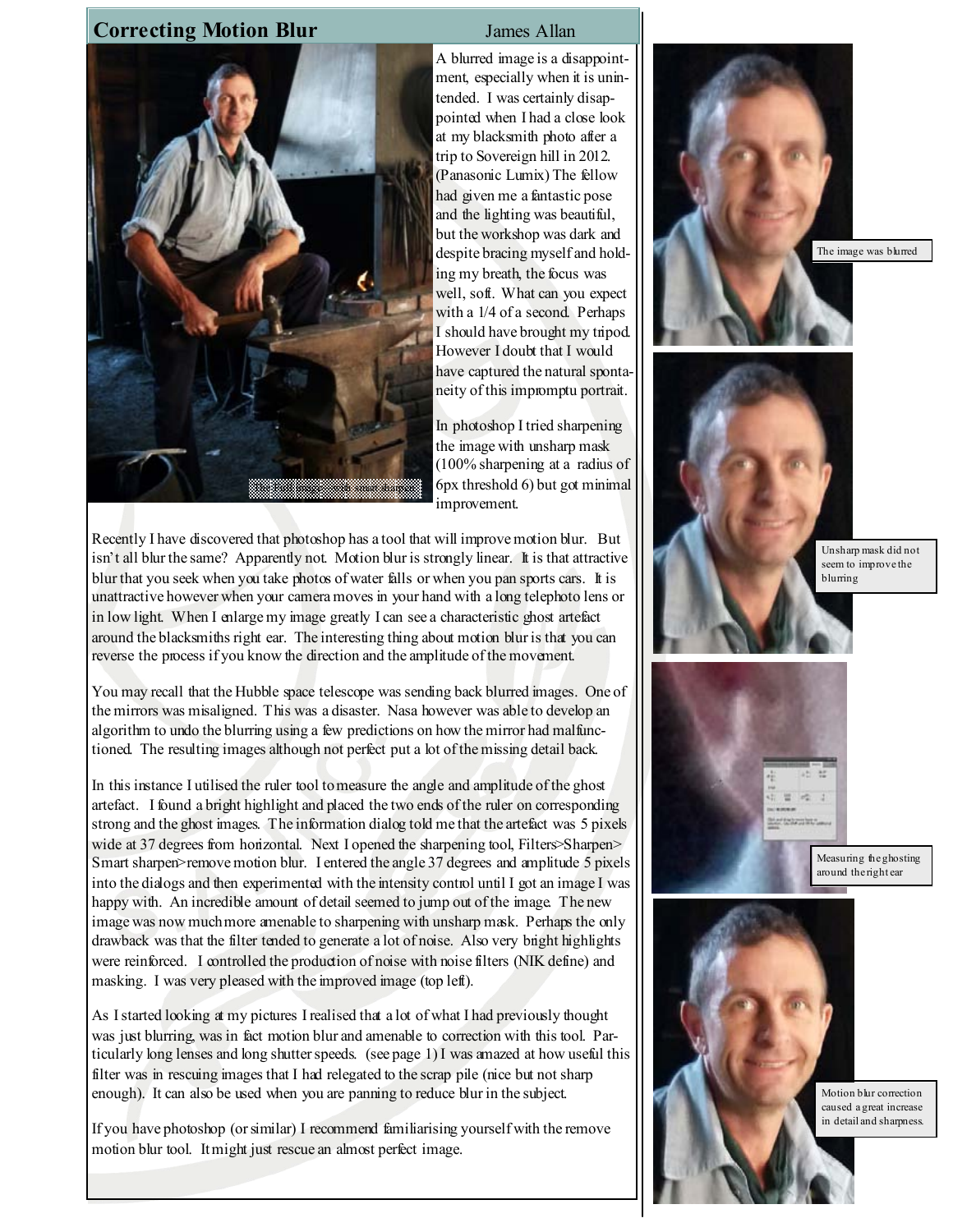## FILM HOLDERS FOR 4" X 5" SHEET FILM Ray Goulter

Some people I speak to about 4" x 5" cameras express surprise that 4x5 film is still readily available. It's not a case of hunting around the Internet trying to find dwindling supplies from old stock put aside by photographers when they transferred to digital. The fact is that sheet film, just like 35mm and 120 rollfilm, is still manufactured. Film is not dead! Whilst 4x5 is more expensive than 35mm cassette film this is to be expected as each 4x5 sheet represents nearly 13 times the area of a single 35mm frame. That's what attracted me to this format in the first place: the incredible detail that can be had from a 4x5 negative compared to the same image captured on 35mm.

4x5 sheet film is supplied in boxes, and film types include monochrome, colour negative and reversal, with the latter the most expensive. If you're shooting 4x5 transparency you don't want to make too many incorrect exposures! Some specialist films are also available.

I should explain how I got " into" 4x5 format before I proceed. It all really started when I bought a second-hand Zeiss Ikon Super Ikonta 532/16 camera back in the 1970s. This medium format 120 rollfilm folding camera has a sharp Zeiss Opton Tessar 80mm f2.8 lens and built-in rangefinder system for focussing. A roll of B&W film through that and I was hooked on the better resolution from the larger film size compared to 35mm. I still took many more photographs using 35mm format for financial reasons. I also used the Super Ikonta to take my first 120 transparency film, and the results were impressive although my manual exposure calculation wasn't always correct. Slide film, with its short latitude, is unforgiving, unlike B&W film with its wider latitude. A subsequent 120 rollfilm camera, a Rolleiflex 6006, allowed more consistent results due to its advanced electronic exposure system. The Rollei also has interchangeable backs so I can run  $B\&W$  as well as colour neg or slide, and the backs can be adapted to 4.5cm x 6cm format instead of square 6cm x 6cm to allow 16 images from a single roll of film compared to the " normal" 12 images of most rollfilm cameras. 4.5x6 is also closer in dimension to the 24mm x 36mm of 35mm film.

Having appreciated the better resolution of the larger size 120 rollfilm images, I naturally also hungered to try the larger 4x5 but the cost of such cameras was too much for me then and it wasn't until the advent of digital camera technology that 4x5 sheet film cameras became more affordable on the second-hand market.

Many years ago, I can't recall when or where, I acquired a Linhof 4x5 film holder, and although my interest in 4x5 format remained, it wasn't until I went to an auction where two 4x5 cameras came up that I had my interest seriously tweaked. I was amazed to have got both an Arca Swiss and a Cambo (Calumet) at that auction for about \$216 each, and felt I got a couple of bargains. The Arca Swiss has a Schneider-Kreuznach 121mm f8-f64 lens and the Cambo a Schneider-Kreuznach 210mm f5.6f45.

Unfortunately the cameras didn't come with film holders. I was able to use the Linhof holder I'd had for years on the Cambo but it was too wide to fit in the opened space between the ground-glass screen and the body of the Arca Swiss, so I then had a 4x5 camera that I couldn't use until I bought a slim-bodied film holder, which of course also fits the Cambo. This ensured I had one film holder I could use on the Arca Swiss and both I could use on the Cambo. By way of comparison, the Linhof film holder is a "toast" slice of bread compared to the normal " sandwich" slice.

Film holders cost about \$60-\$70 each and I'm not sure if they are still manufactured new. The ones I've seen are all second-hand but it's likely they're still manufactured.

#### All this brings me to the subject of film holders.

The normal film holder that allows for two sheets of film, one on each side, is derived from glass-plate holders that were the norm before sheet film came into being. Subsequent rollfilm formats like 220 and 120 (and many other now-defunct formats) came into being. 35mm film was developed (no pun intended) by William Dickson and Thomas Edison in 1892 and became the fledgling motion picture industry standard. The first 35mm Leica " still" cameras were standardised in 1932, being adapted from the motion-picture industry standard and this allowed for easily transported, lightweight cameras to be used. These quickly overtook the box Brownie in popularity and their heritage remains today in the form of digital SLR cameras. It's interesting to note that Nikon have just released their digital model Df that incorporates the style of their popular FM and professional F3 film cameras.

Sheet film also appeared in a host of different formats but their use relied on the same

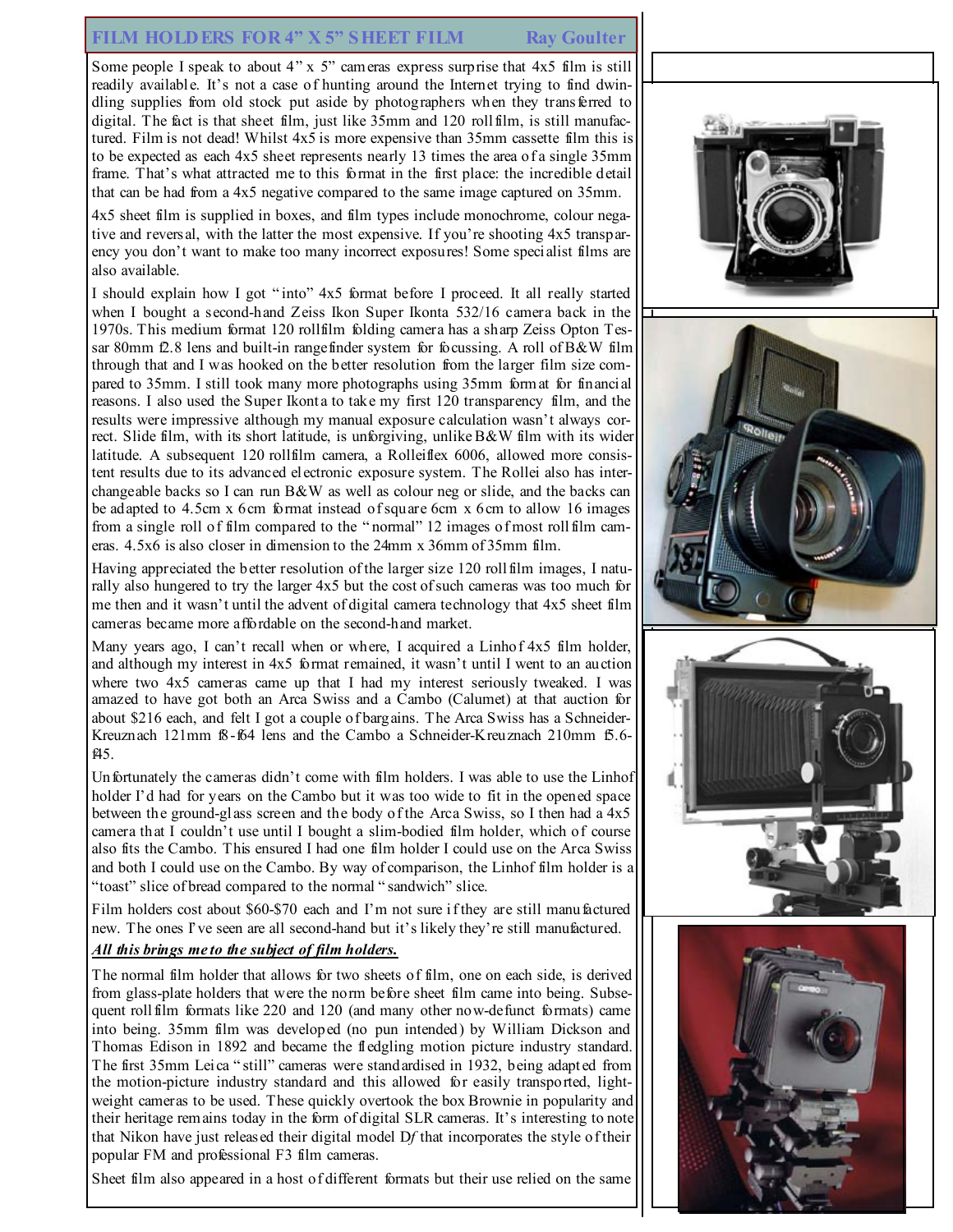# FILM HOLDERS (from page 4) Ray Goulter

method as for glass-plate: either a single or double film holder was placed on the camera after the image had been composed and focussed by the photographer on a groundglass screen with the lens open. The lens was then closed, shutter cocked and dark slide protecting the film from light removed, exposure made and the dark slide reinserted. The emergence of double film holders allowed a second image to be taken using the same film holder, and with it came the problem of identifying which side had been exposed and which hadn't! Various methods have been used to overcome this problem but the photographer must still be vigilant or an accidental doubleexposure, usually corresponding with no exposure on the second sheet of film, can occur. This usually becomes evident when the two sheets of film are developed!

I recently attended another auction and picked up a lot that included three 4x5 film holders that I wanted. Other film holders were included and it was a pleasant surprise to realise one of these was a " Grafmatic", a sheet film holder in which six sheets of 4x5 film are loaded into septums and an ingenious method used to transfer each exposed sheet to the rear of the pack until all six sheets are exposed. More of that later.

Here is a description of the various film holders I have, with their good and not-sogood points:

**Zeiss Ikon 768/ 3¼" x 5½".** It appears to be for a single glass negative. The dark slide is lipped on one side at the tongue, presumably to allow the photographer to reverse it to indicate the film has been exposed. (See Image 1). I couldn't find any information on the Internet about this type of film holder but the springs at the rear of the hinged backing plate indicate it was for glass-plate negatives. This was part of the recent auction lot.

 $3\frac{1}{2}$ " x 5" unknown make for two glass plate negatives. Very well constructed; probably made before killing elephants for ivory became illegal as it has ivory inserts on each side, the small round inserts numbered  $7 \& 8$ . If I had glass plate negatives I could use this on the Arca Swiss or Cambo even with the slightly different width. It has an interesting method for preventing accidental double exposure. There are two small nipples at the top of the film holder frame, and each dark slide has a small spring-steel plate on one side only. When the dark slide is rotated and re-inserted, a small slot in the spring-steel plate engages one of the nipples, and that dark slide can't be removed until the other dark slide is rotated and re-inserted to engage the second nipple. It's quite an ingenious and effective prevention system. There's no locking method for preventing the dark slide being removed *before* an exposure but the tension holding the dark slides in this holder is so good accidental slipping of a dark slide during travel, thus fogging a film sheet, isn't a high risk. This was also part of the recent auction lot

Lisco, model "Regal". These are the three I picked up at the recent auction. They have dark slides that typically have a dark side and a light side to the withdrawing tongue. The photographer chooses whether the light or dark side of the tongue should indicate the film has been exposed. I prefer to have the dark side indicate the film has yet to be exposed. Dark = still in the dark; Light = exposed to light.

These film holders also use a simple and effective method of securing the dark slide in place before and after exposure. Two metal clips bent at right angle are rotated to sit securely over the tongues of the dark slides. This clip has to be turned to release the dark slide, which is rotated and re-inserted after the exposure, with the clip again rotated across the top edge of the dark slide.

Lisco "Mark II" that I bought soon after acquiring the 4x5 cameras. This is a later model film holder incorporating a button system to prevent accidental removal of the dark slide. This is an ingenious system as there is no necessity for the photographer to physically unlock the dark slide except to remove the film for developing. There is still a dark and a light indicator side (now plastic instead of alloy) on the tongue of each dark slide, for the photographer to indicate if an exposure has been made. The system works like this: When the film holder is inserted into the rear gate of the camera, the spring-loaded gate mechanism presses the film holder against the camera body and the position of the release button means the camera frame pushes the button inwards, allowing dark slide removal. A notch on each side of the dark slide engages the securing button whether the dark (indicating unexposed) or the light (indicating exposed) side is showing. In all other respects it's no different to the preceding film holders. With the film exposed, the dark slide rotated and re-inserted, releasing the film holder allows the button to again engage the notch in the dark slide so that it can only be removed by deliberately pressing the button, such as when the film sheet is to







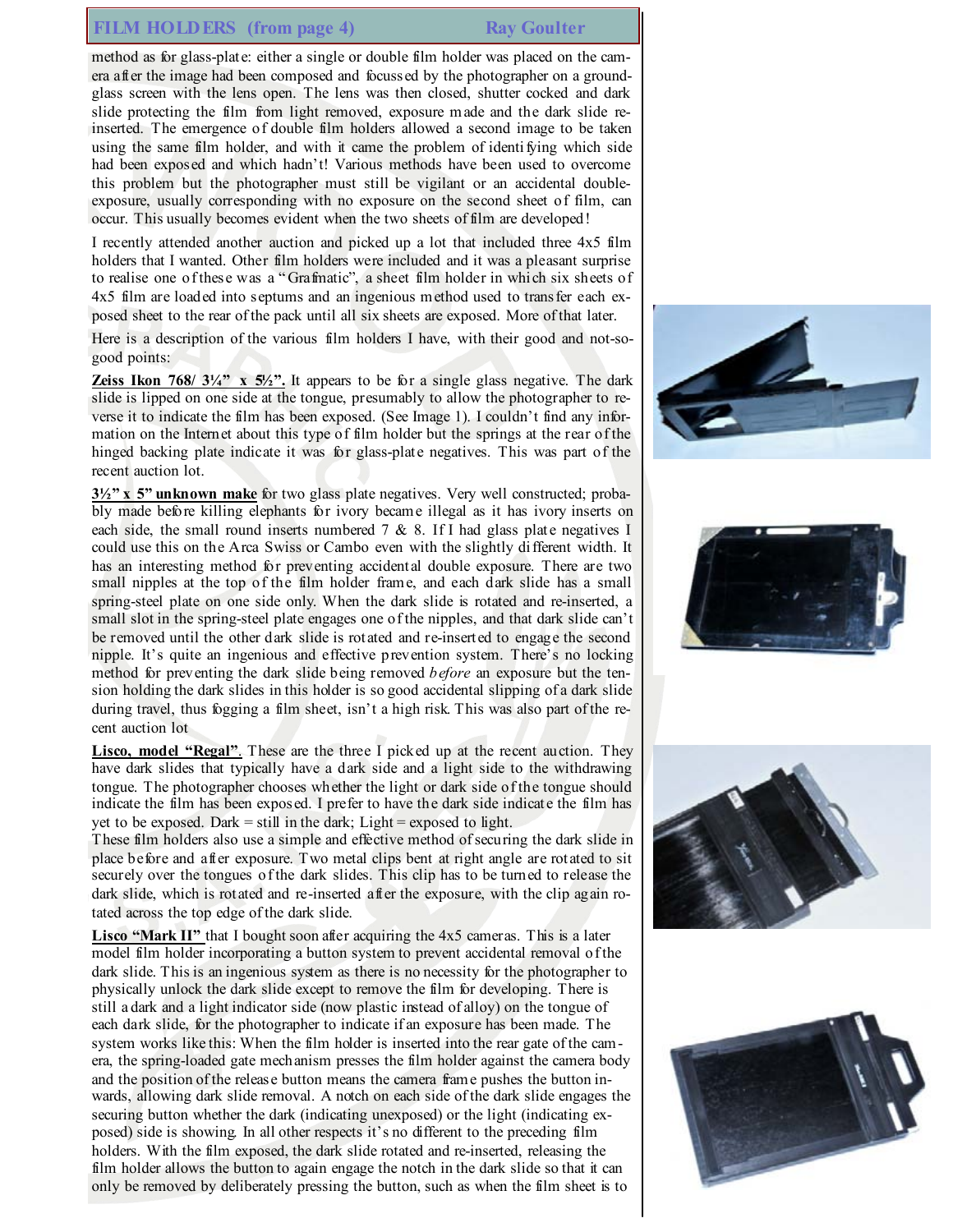# FILM HOLDERS (from page 5) Ray Goulter

be removed for developing.

The Lisco film holders are loaded through the hinged base. Withdrawing a dark slide partially or completely allows the hinged base to open, revealing a groove on each side into which the unexposed sheet of film is inserted and pushed fully in. The hinged base is then returned to its closed position and the dark slide pressed fully in. The bottom edge of the dark slide engages a groove in the hinged base, thus securing it. Removal of the film for developing is the reverse of the loading procedure.

Linhof. This can only be used on the Cambo due to its thickness. It's a well-made film holder that has some features making it appealing. It also has one drawback, and that is that the dark slides, whilst not loose, are not as firmly held in as the others and the risk is that the dark slide can move during transport, accidentally fogging the film. Unlike the Lisco film holders, the tops of the dark slides are not light and dark, instead they have a grooved side and a numbered side. I use the numbered side to indicate exposure yet to occur.

The base of the Linhof holder hinges upwards instead of downwards. It's also sprung and this makes it an easier holder to load. Like the Lisco holders, fully inserting the dark slide after film loading locks the hinged base in place.

Where this holder differs completely is the lever on each side that, when slid along its groove, presses the film out of the holder by about 2 cm, making removal of the film sheet an easy exercise. If it had a method to secure the dark slide against possible movement during transport, such as the system incorporated in the Lisco Mark II, it would be the best double-film holder I have.

Grafmatic. The big daddy of them all, the Grafmatic film holder stores six sheets of film individually loaded into removable septums in a drawer that slides out of and into the outer frame. It's a well-thought-out system with a major difference, amongst others, regarding the dark slide. The dark slide for most film holders can be fully separated from the film holder in order to expose the film, then re-inserted to once again protect the film from accidental light. There is only one dark slide in the Grafmatic and it can't be fully removed. It is, instead, withdrawn to its limit to enable the first film-loaded septum to be pushed forward to the exposure plane. At this stage the dark slide can be pushed back into the holder, where it sits *behind* the first septum instead of back in front of it no matter how many times it's pulled out and pushed back in. It stands to reason that if the holder is removed from the camera back at this stage the film will be exposed to the ambient light. A drawer latch just behind the dark slide handle is slid sideways after the film is exposed, and this allows the drawer to be withdrawn. This causes septum no. 1 with the exposed film to snap to the rear of the holder. When the film drawer is pushed back into the holder, the dark slide is once again at the front protecting the film in septum no. 2. A red dot at centre rear of the holder also indicates if a film is ready for exposure. The film holder should not be removed from the camera if the red dot is visible. Unfortunately the Grafmatic can only be used on the Cambo because it's even thicker as the Linhof holder. A semicircular knurled locking disc can be rotated to prevent the dark slide from being withdrawn then counter-rotated to allow its withdrawal.

When all six sheets of film have been exposed the film counter registers "X" and locks the drawer and dark slide. The process of removing the film sheets from the septums for developing can then be carried out.

Sheet film is not numbered like 35mm or 120 rollfilm, therefore the photographer has to be diligent in recording data for exposures. I've numbered all my film holders and I keep a diary to record data for each exposed sheet. I am, of course, diligent in ensuring the dark slide is rotated after each exposure, and this provides a double-check to ensure, to the best of my ability, that I don't accidentally expose a sheet twice in any of the double-sheet film holders. The Grafmatic requires a different procedure but following the steps needed after each sheet of film is exposed using that film holder will ensure the risk of double exposure is minimised.

My 4x5 diary is always kept in the aluminium camera case in which I carry the smaller Arca Swiss camera. I don't have a dedicated camera case for the Cambo yet and its bigger size dictates a larger case than that for the Arca Swiss.

My next article will describe the process required to take a photo using the 4x5 cameras. As I keep saying, "it's not point and shoot".











Ray Goulter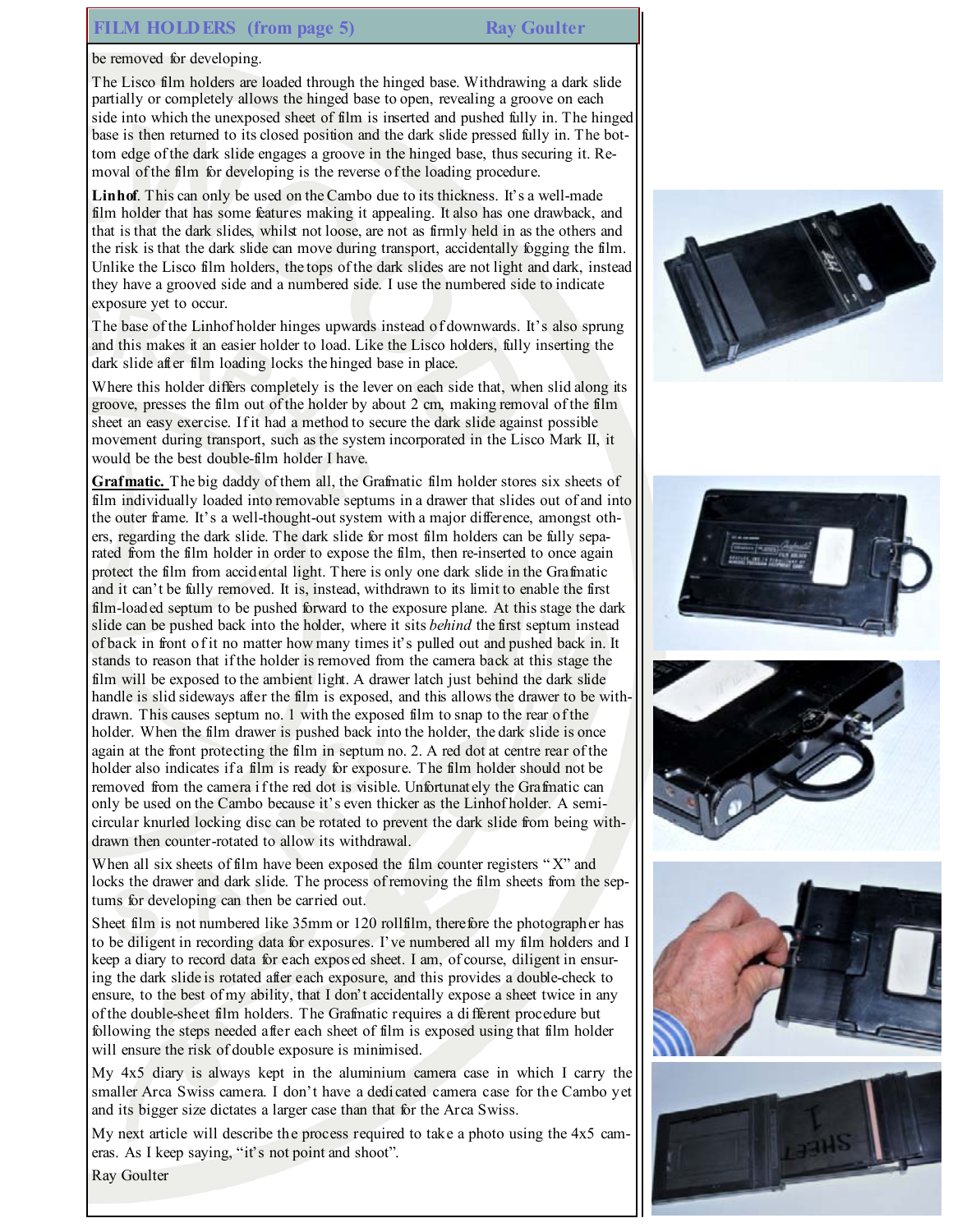

It was an unusual location, meeting at Hindmarsh on the Port road. The only other time I had been there was to attend gigs at the Governor Hindmarsh, affectionately known as the Gov. As the sun was setting we had a mixed assemblage turn up at different times to photograph this uniquely urban environment. I hope I haven't missed anyone. I think we consisted of Howard, Graham, Ron, Kerry, Adrian, Chris, Emily (Chris's daughter) and myself.

Hindmarsh is a suburb undergoing urban renewal and was quite unique in offering a blend of old industrial, recent graffiti, and very modern design. My original plans of crossing into old Hindmarsh were upset by a spot of rain. However the rain also gave us a rainbow, wet pavements and intense colour.

The old railway station with attendant cottagers and warehouses is being hemmed in by more modern designs like the Stirling library complex, the entertainment centre and the tram station. I particularly like the old stone church with beautiful brickwork arches over the windows. I have no idea what was the denomination of the original church. This centaury old building has been renovated and converted into an architectural design studio.

The old corrugated iron factory with broken windows was plastered with posters for Alicia Keys and Hunters and Collectors. A run down old cottage was a particular focus for E mily. Howard was drawn to designs of barbed wire and overhead electrical wires. Graeme was interested in the activity around the front of the Governor Hindmarsh.

As the dusk descended we were attracted like moths to the bright lights of the entertainment complex going through their cycle of colour. Tripods were out in force.

I always learn a lot from i mitating the style of my fellow photographers. I must admit that I think Adrian had a particularly good aye on this occasion and took what I consider to be some o f the best images of the night. The gallery to the left consists entirely of i mages by Adrian and myself. Below a picture by Howard Schultze.